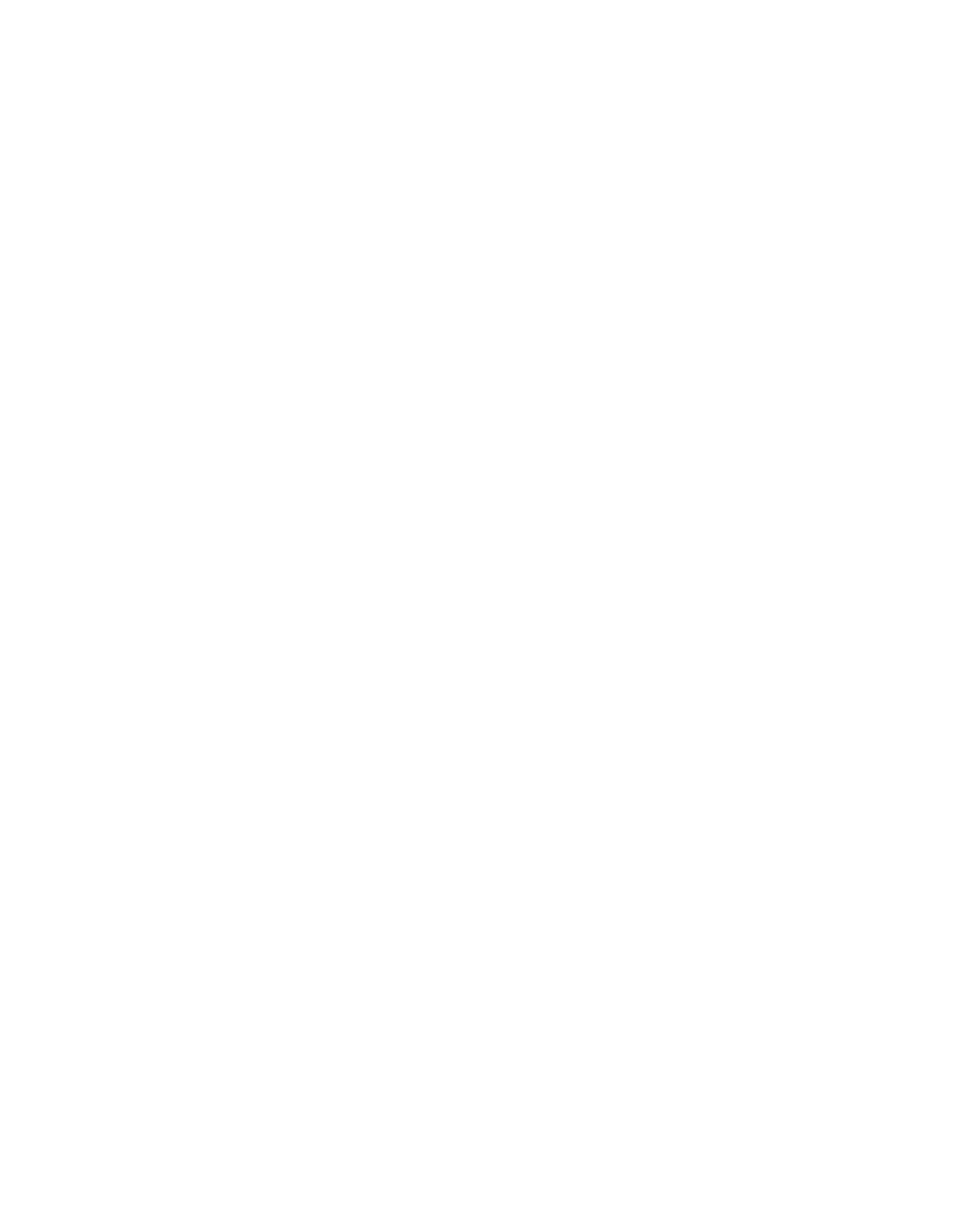## **BURKE, Justice.**

[¶1] Appellant, Cody Zeitner, acting *pro se*, challenges the district court's order denying her petition for modification of custody. No transcript of the hearings on the petition was created, and Ms. Zeitner's statement of the evidence was not approved by the district court pursuant to Wyoming Rule of Appellate Procedure 3.03. Further, Ms. Zeitner's appellate brief fails to comply with several provisions of W.R.A.P. 7.01. Based on the lack of a hearing transcript and the deficiencies in Ms. Zeitner's brief, we affirm.

### *ISSUES*

[¶2] Ms. Zeitner (Mother) presents the following issues:

- 1. Did the trial Judge's decision to admit and review evidence in September, 2011 but fail to acknowledge it in January, 2012, a full four months later, violate due process?
- 2. Did the trial Judge's personal opinion about the Plaintiff and her marriage, specifically forming opinions based on no facts or evidence, violate the Wyoming Judicial Code of Conduct?
- 3. Maricopa County Superior Court in Arizona made over 30 rulings. Did misinterpretations and failure to clarify the Arizona[] Court['s] 2007 and 2008 orders filed by the maternal grandparents result in an unfair ruling? Were they even relevant to these proceedings?
- 4. [The trial court] faxed information to the Defendant that was used to discredit the Plaintiff on a Power of Attorney that was filed by mistake. The correct and legal document was admitted into evidence. Did [the court's] ex parte communication with the Defendant violate the Wyoming Judicial Code of Conduct?
- 5. Plaintiff filed [the] petition based on very specific  $UCCJEA<sup>1</sup>$  statutes as well as the application of Wyoming

<sup>&</sup>lt;sup>1</sup> "UCCJEA" refers to the Uniform Child Custody Jurisdiction and Enforcement Act. Wyoming's version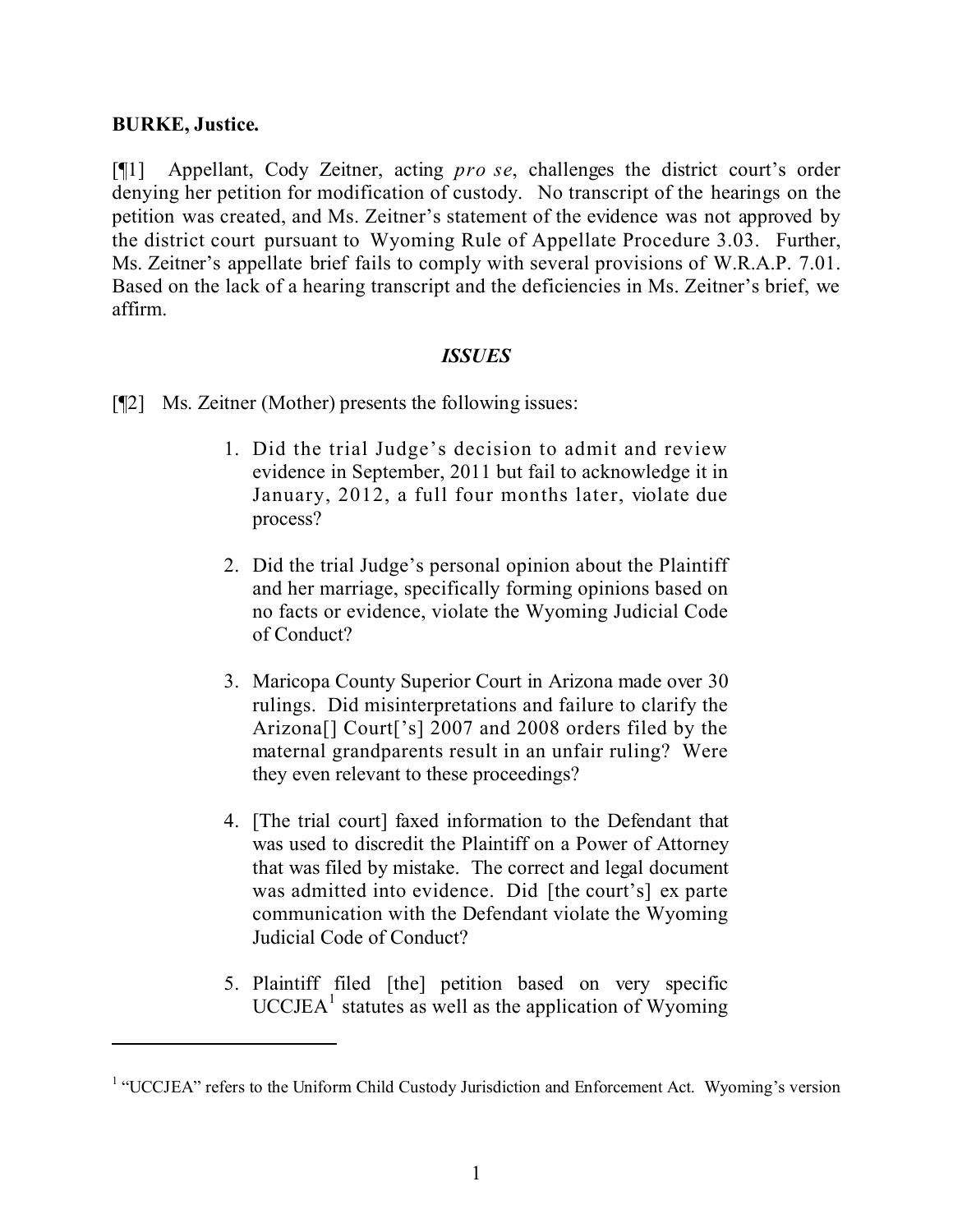statutes on child abuse and abandonment that fell under UCCJEA guidelines. Did [the court's] failure to rule on the issues in the Plaintiff's initial pleading result in an unfair ruling?

Appellee (Father) did not file a brief.

# *FACTS*

[¶3] The parties were married in 1999 in Mesa, Arizona. Two children were born into the marriage: BJS, born in 2000, and AZS, born in 2003. Upon dissolution of the marriage in 2004, the parties agreed they would share joint legal custody of the children and that Mother would have primary residential custody. Seven months after entry of the parties' stipulated divorce decree, Mother filed a petition for sole custody of the children in the Superior Court of Arizona for Maricopa County. The court granted the petition. Ten months later, Father petitioned for sole custody of the children. The Arizona court granted Father's petition by default and awarded sole custody of the children to him. The children's maternal grandparents, Patty and Richard Trembley, were subsequently granted visitation with the children. In May, 2008, the court entered an order "granting grandmother's request to allow the minor children, [AZS] and [BJS] to have contact with their natural mother [] during grandparenting time."

[¶4] In late 2009, Father relinquished physical custody of AZS to the Trembleys after AZS was hospitalized for an appendectomy. Ms. Trembley collected AZS from the hospital in Arizona and returned with him to her home in Buffalo, Wyoming. Father executed a "Limited Non-Durable Power of Attorney" granting the Trembleys the power to exercise Father's parental rights with respect to the care, custody, and control of AZS for a period of one year. In 2010, the parties' older child, BJS, also moved to Wyoming to live with the Trembleys.

[¶5] In the summer of 2011, Father requested that his children be returned to him. When Mother learned of Father's request, Mother moved the children to Cheyenne without Father's knowledge or consent. On July 19, 2011, Mother filed a petition in Laramie County District Court seeking custody of the children. Mother's petition asserted that Father had not contacted AZS during AZS's residence in Wyoming, and that Father had not contacted BJS since April, 2011.

[¶6] On August 15, 2011, Father filed a "Petition to Modify Child Custody, Parenting

l

of the UCCJEA is codified at Wyo. Stat. Ann. §§ 20-5-201 through 20-5-502 (LexisNexis 2011).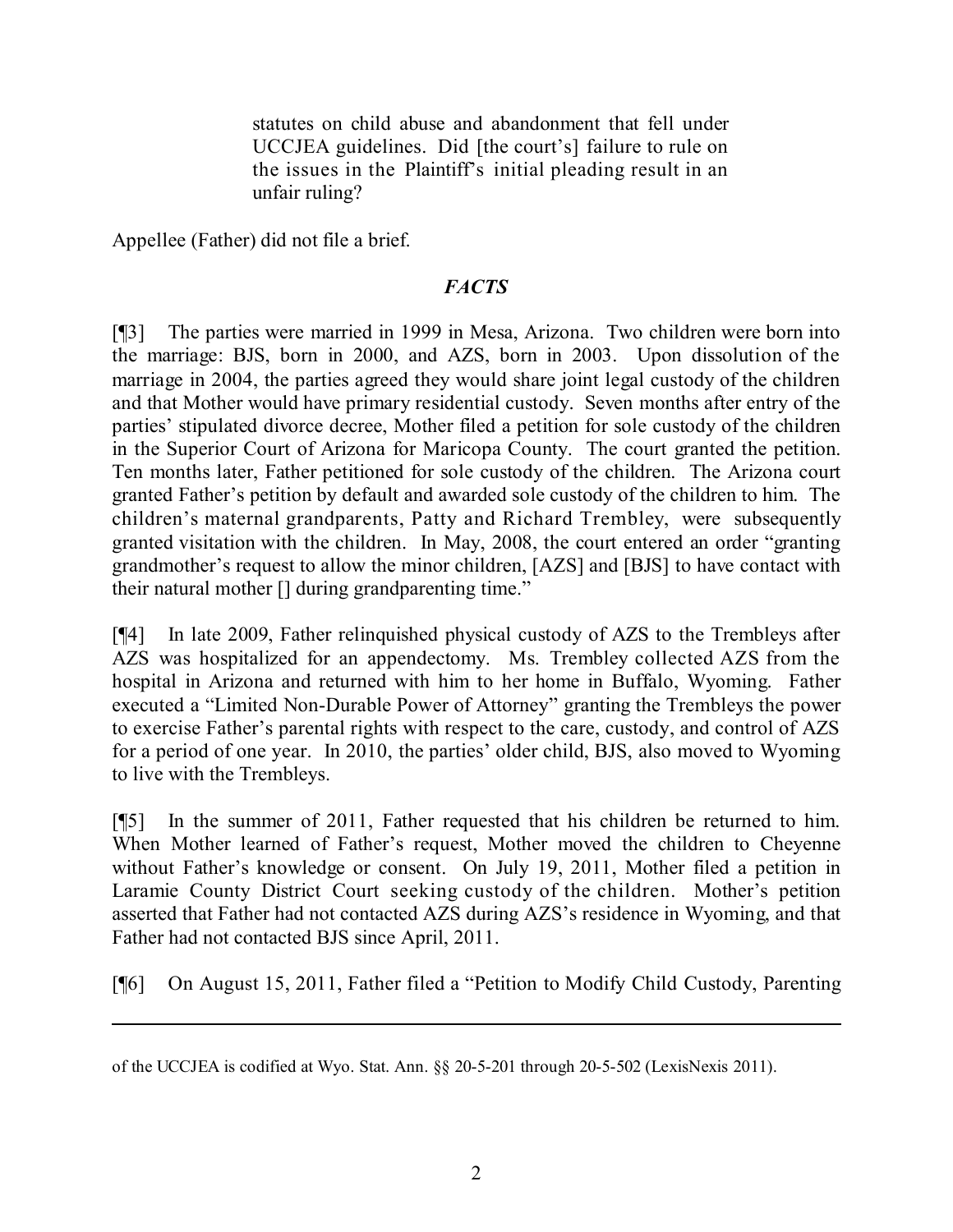Time and Child Support" in the Arizona Superior Court, seeking to terminate any visitation rights held by Mother and the children's grandparents. Father's petition alleged that he travelled to Buffalo to retrieve his children, but that "[t]he grandparents refused to tell me where the children were and how to get a hold of them." Father asserted that "no parenting or Grandparenting time should be granted because the children are now missing and the Grandparents refuse to give me any information as to their whereabouts."

[¶7] The Laramie County District Court determined that it had jurisdiction to review Mother's petition seeking custody of the children and set the matter for hearing. The hearing commenced on September 27, 2011, and for reasons that are unclear from the record, the hearing was concluded on January 17, 2012. No record of the proceedings was created. The court issued its final ruling denying Mother's petition via email on January 19, 2012.<sup>2</sup> On May 16, 2012, the court issued an order memorializing its decision. That order provides, in relevant part, as follows:

> The Court's initial thoughts and final email ruling are incorporated herein by this reference. The Court **FINDS** and **ORDERS** that the evidence presented is sufficient to find a substantial and material change of circumstances, but that it is in the best interests of the children that *Plaintiff's Motion for Emergency Custody* be denied. Custody of the two children at issue in this case shall remain with [Father] pursuant to the September 23, 2005 Minute Entry of Maricopa County, Arizona Superior Court Judge Connie Contes. The 2005 Minute Entry is a part of this file and incorporated herein.

> The Court used the factors set forth in Wyoming Statute § 20-2-101(a) and § 20-2-101(c) in determining the best interests of the two children. The facts relied upon by the Court in determining the best interests of the children include, but are not limited to, the following:

## *Behavior and Actions of the Parents*

1. W.S.  $\S 20-2-201(a)(iv)$  – Both parties have shown a willingness to disregard this Court's orders and the Arizona Court's orders. However, [Father] expressly stated that he believes [Mother] should have a role in the children's lives. His statement appeared genuine. [Mother] did not convey the

<sup>&</sup>lt;sup>2</sup> The court's email ruling is not included in the record.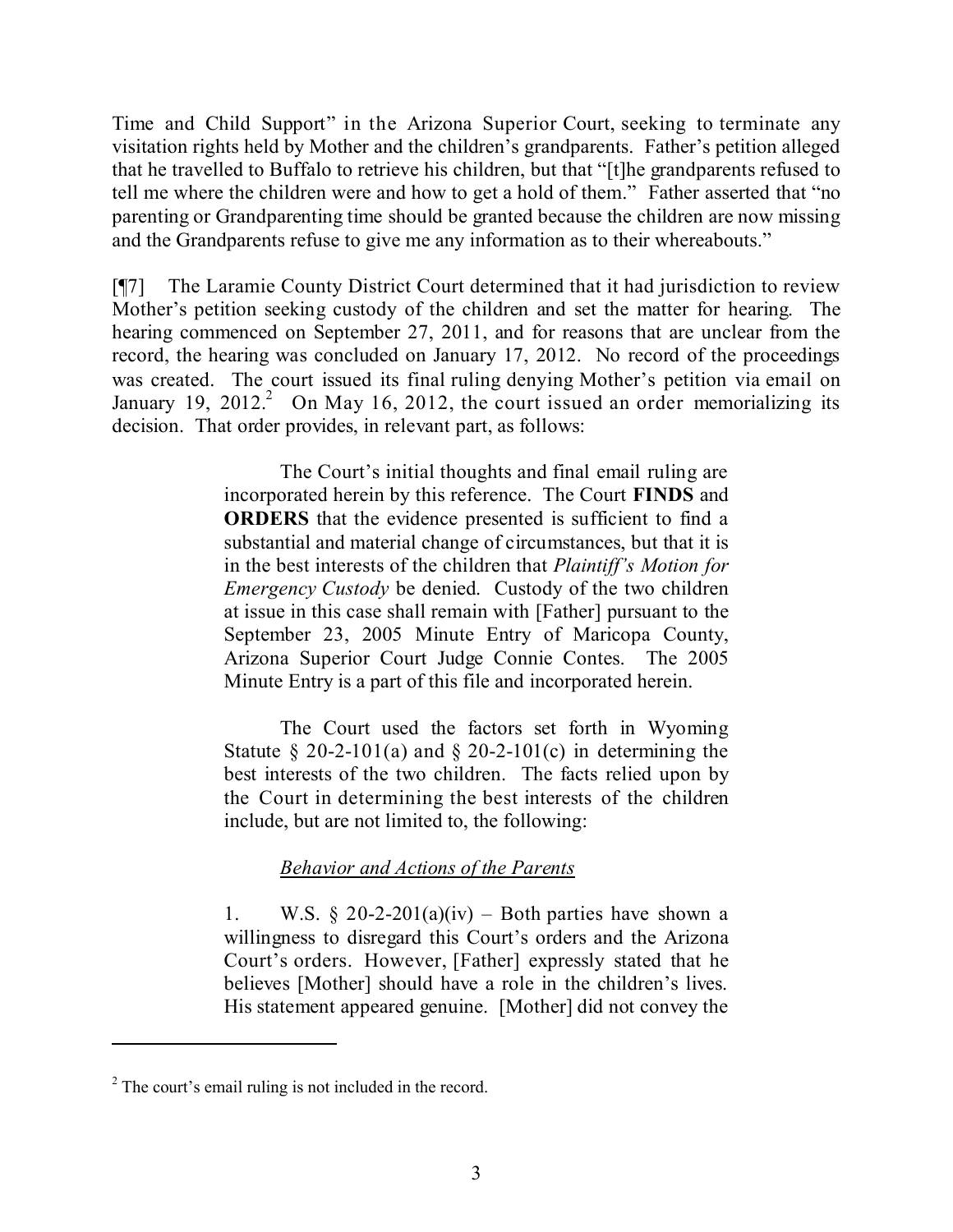same sentiment to this Court about the importance of [Father's] role in the children's lives.

[Mother's] current possession of the children was done in direct violation of the Arizona court Order. [Father] requested that his children be returned to him in the summer of 2011. At the time, the children's maternal grandparents were caring for them in Buffalo, Wyoming with [Father's] permission. The children were only permitted to be in contact with their mother while in the company of the maternal grandparents. When [Mother] learned of [Father's] request to return the children, [Mother] violated the Arizona court order which prohibited her contact with the children outside the presence of their maternal grandparents and moved the children to Cheyenne while the grandparents remained in Buffalo, Wyoming and without the knowledge or consent of [Father].

[Mother] failed to give this Court any sincere indication that she was willing to relinquish care of the children to [Father] at specified times.

2. W.S.  $\S 20-2-201(a)(c)$  – This Court considers spousal abuse as contrary to the children's best interests. [Mother's] new husband physically abused her at the beginning of their marriage and although there is very little evidence that the abuse took place in front of the children, the Court is concerned about the strength of [Mother's] current relationship and the instability a likely break up of that marriage represents to the children's future. There is no known history of domestic violence involving [Father].

3. W.S.  $\S 20-2-201(a)(iv)$  – [Father] was awarded sole custody of the children in September of 2005. [Mother] admitted to this Court that she gave up fighting for her kids at that point and did not contest [Father's] custody. By doing so, she demonstrated an unwillingness to accept all responsibilities of parenting and acquiesced in the appropriateness of [Father] raising the children without her involvement. She failed to contact the children or lend any support to [Father] for a time period spanning from the end of 2005 through sometime in 2009. [Father] has never acquiesced in [Mother] being the custodian of their children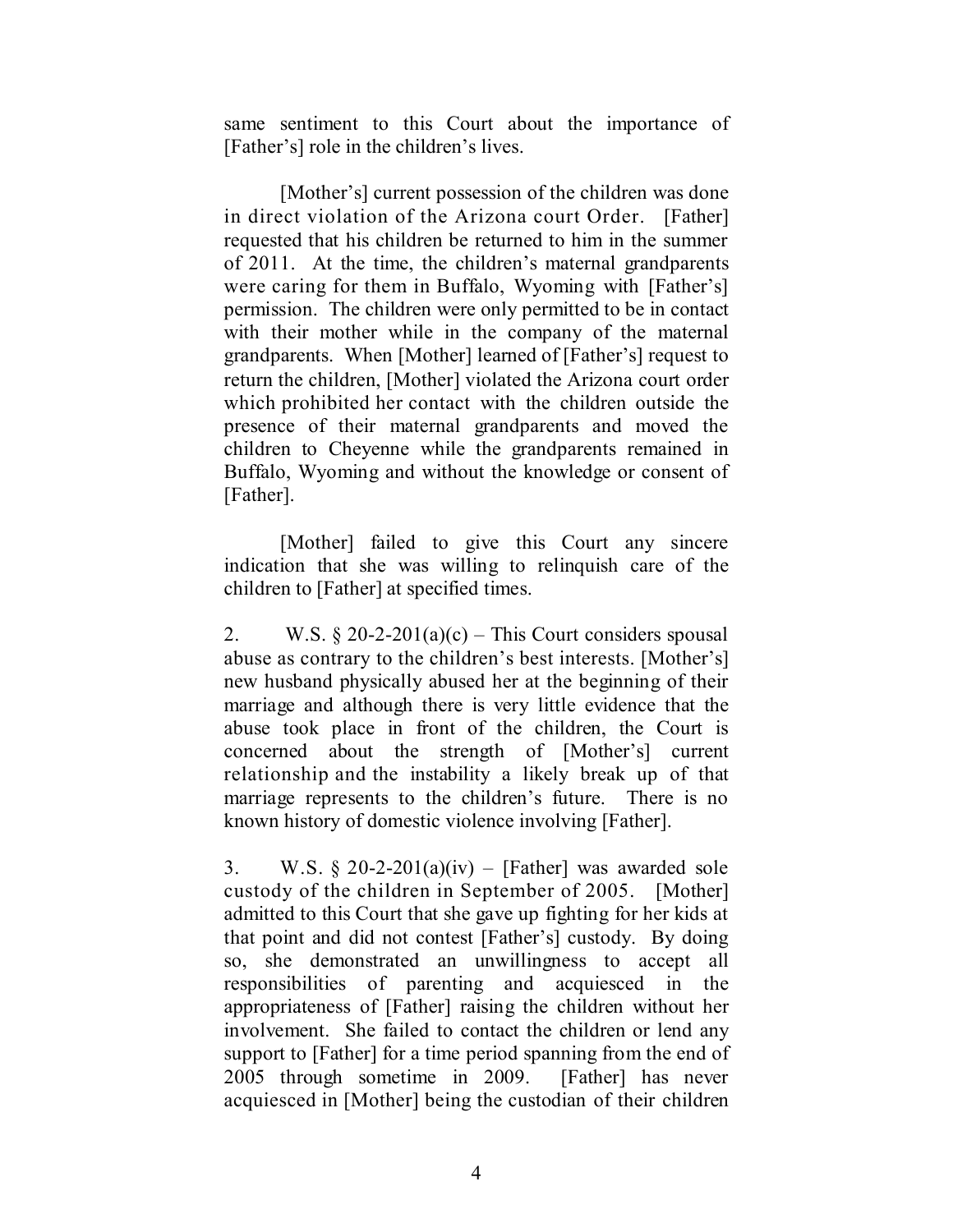and went to great lengths in Arizona to obtain, retain and regain physical custody of his children.

4. W.S.  $\S 20-2-201(a)(iii)$  – The alleged forged affidavit and fabricated death threat called the credibility of both parties into question. This Court admonished the parties for not being honest in regard to these issues and putting their spite for one another over the best interests of their children.

# *Situation with the Children*

5. Both children lived the early years of their life in Phoenix, Arizona. The younger child lived there for his first six years, and the older child for his first ten years. It was not until 2009 that the younger child left Arizona for Wyoming for what was purported to [Father] as better medical care. The older child left for Wyoming in 2010 to be with his brother and care for his ailing grandmother. They have remained in Wyoming ever since.

The Court heard evidence of the younger child's developmental disabilities and difficulties with school and social growth. Both parties, when the children were in their custody took steps to ensure that the younger child received special attention due to these disabilities. Both parties presented evidence that the child was taken care of while in their custody. There was no evidence materially distinguishing the development of the younger child while in the care of [Mother] or [Father]. The older child has flourished in Arizona and Wyoming.

6. This Court is hesitant to uproot the children yet again. However, the evidence showed that the children were developing similarly and had equal extended family support in both locations. As such, the evidence failed to generate a geographic preference based on alleged academic and social development that would override the other factors mentioned herein.

[¶8] Mother filed her notice of appeal on May 22, 2012. On June 27, Mother submitted a statement of evidence, which was prepared for purposes of this appeal pursuant to Wyoming Rule of Appellate Procedure 3.03. That rule provides as follows: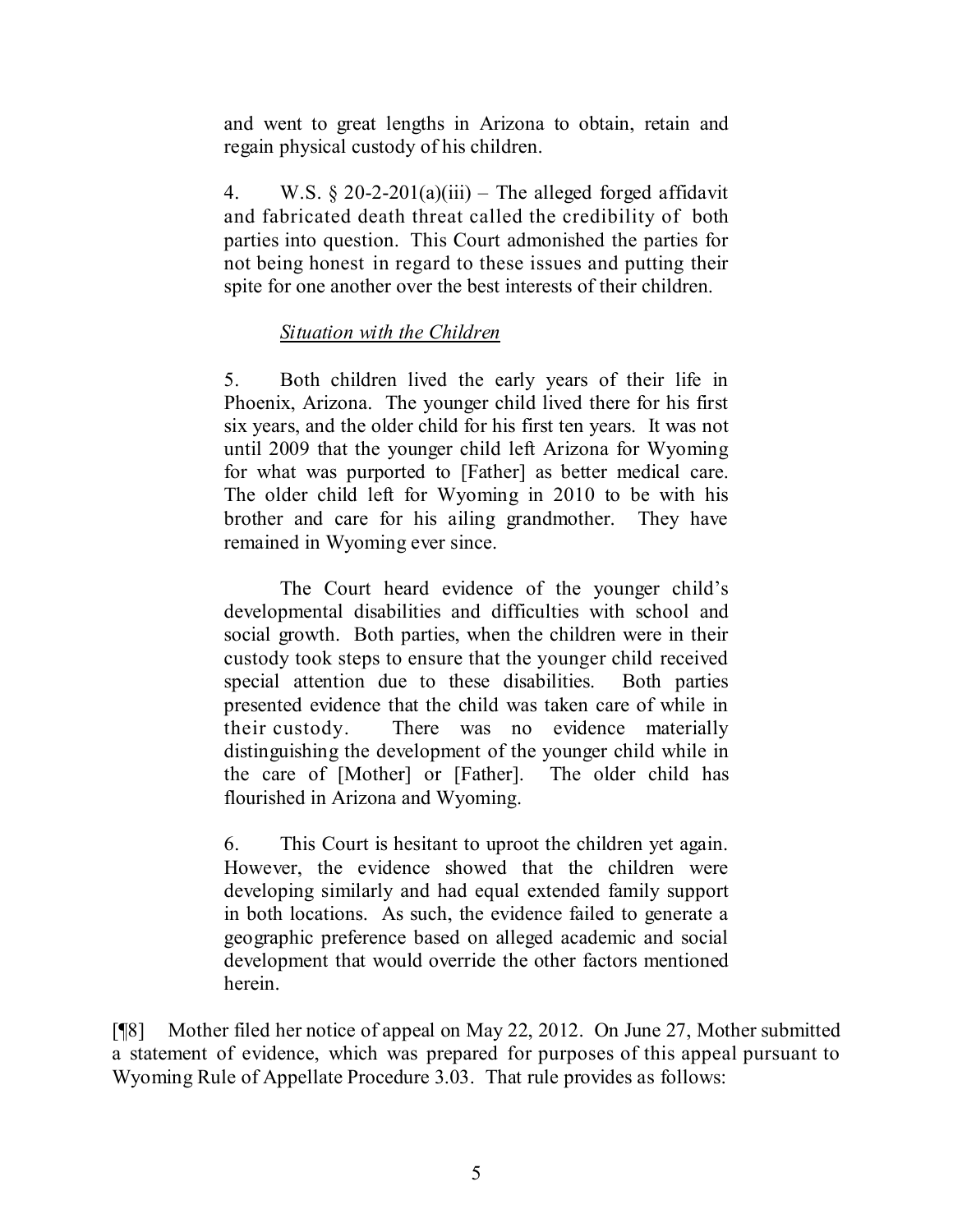If no report of the evidence or proceedings at a hearing or trial was made, or if a transcript is unavailable, appellant may prepare a statement of the evidence or proceedings from the best available means including appellant's recollection. The statement shall be filed and served on appellee within 35 days of the filing of the notice of appeal. Appellee may file and serve objections or propose amendments within 15 days after service. The trial court shall, within 10 days, enter its order settling and approving the statement of evidence, which shall be included by the clerk of the trial court in the record on appeal.

The record does not reflect that the district court settled or approved Mother's statement of evidence.

### *STANDARD OF REVIEW*

[¶9] Child custody decisions are within the sound discretion of the trial court. *Testerman v. Testerman*, 2008 WY 112, ¶ 8, 193 P.3d 1141, 1144 (Wyo. 2008).

> It has been our consistent principle that in custody matters, the welfare and needs of the children are to be given paramount consideration. The determination of the best interests of the child is a question for the trier of fact. We do not overturn the decision of the trial court unless we are persuaded of an abuse of discretion or the presence of a violation of some legal principle.

*Id.* (quoting *Resor v. Resor*, 987 P.2d 146, 148 (Wyo. 1999)).

#### *DISCUSSION*

[¶10] Appeals to this Court are governed by the Wyoming Rules of Appellate Procedure. W.R.A.P. 1.02. A party's failure to comply with the appellate rules may be the basis "for such action as the appellate court deems appropriate, including but not limited to: refusal to consider the offending party's contentions; assessment of costs; dismissal; and affirmance." W.R.A.P. 1.03. Mother's brief in this case fails to comply with Wyoming Rule of Appellate Procedure 7.01 in a number of respects. In violation of W.R.A.P. 7.01(b), (c), (e)(2), and (f)(2), Mother's brief does not contain a table of contents, a table of authorities, a statement of facts relevant to the issues presented, or a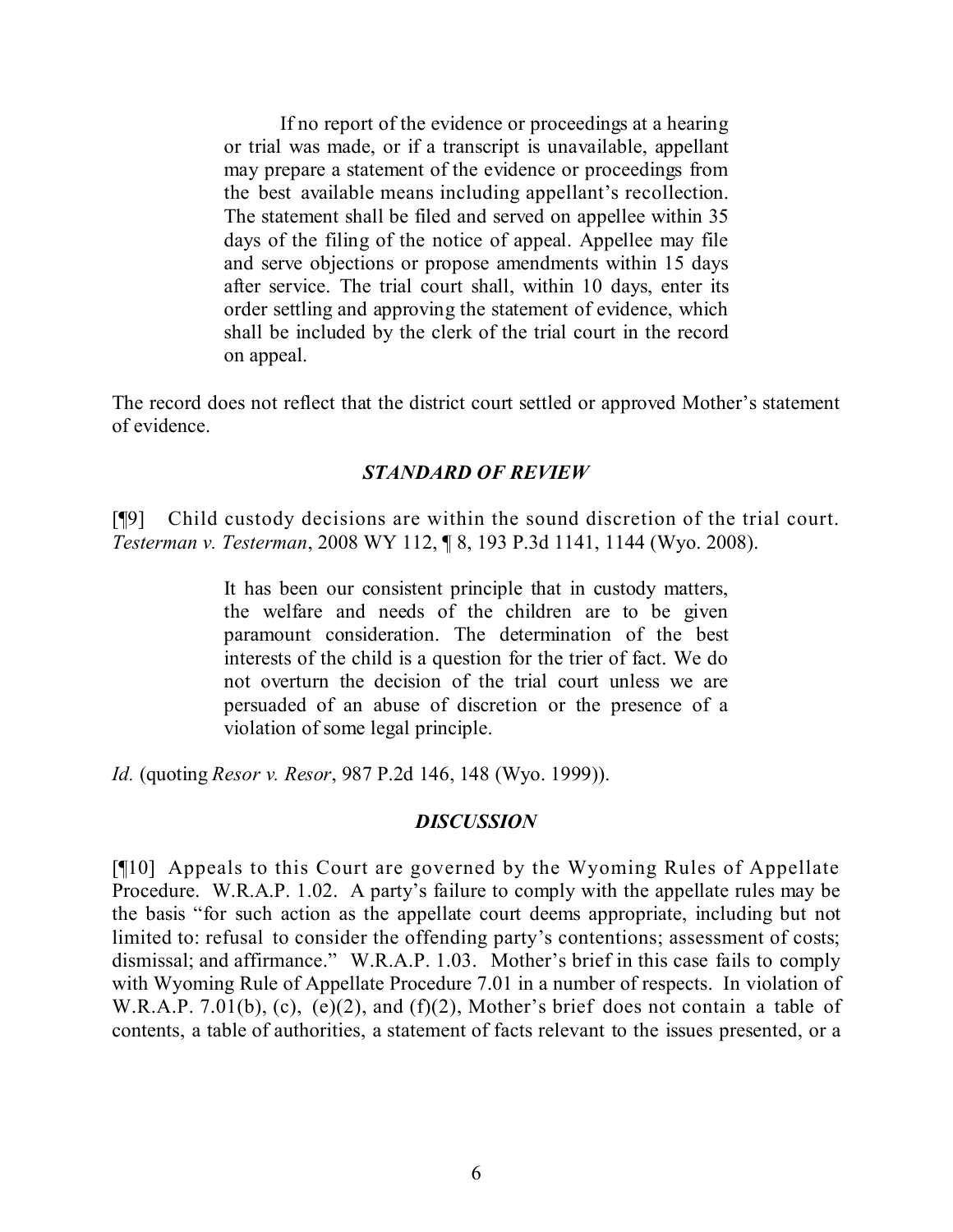statement of the applicable standard of review.<sup>3</sup> A more fundamental deficiency exists, however, as a result of Mother's failure to present cogent argument or citation to pertinent legal authority, as required by W.R.A.P.  $7.01(f)(1)$ . As we recently noted in an appeal brought by a *pro se* litigant, "blatant disregard of our rules of procedure cannot and will not be condoned. When a brief fails to present a valid contention supported by cogent argument or pertinent authority, 'we consistently have refused to consider such cases, whether the brief is by a litigant *pro se* or is filed by counsel.'" *Call v. Town of Thayne*, 2012 WY 149, ¶ 15, 288 P.3d 1214, 1217 (Wyo. 2012) (quoting *Berg v. Torrington Livestock Cattle Co.*, 2012 WY 42, ¶ 14, 272 P.3d 963, 966 (Wyo. 2012)). The deficiencies in Mother's brief constitute sufficient grounds to summarily affirm the district court's decision. The state of Mother's brief, however, is not the only hindrance to our review in this case.

[¶11] In addition to Mother's failure to present adequate argument or authority, our review is impeded by the lack of a transcript of the custody hearing or an adequate substitute in the form of an approved statement of the evidence. We have previously noted that our review is constrained when an appealed order is predicated on testimony and evidence adduced at an unrecorded hearing:

> When this Court does not have a properly authenticated transcript before it, it must accept the trial court's findings of fact upon which it bases any decisions regarding evidentiary issues. *Capshaw v. Schieck*, 2002 WY 54, ¶ 21, 44 P.3d 47, [54] (Wyo. 2002). The failure to provide a transcript does not necessarily require dismissal of an appeal, but our review is restricted to those allegations of error not requiring inspection of the transcript. Lacking a transcript, or a substitute for the transcript, the regularity of the trial court's judgment and the competency of the evidence upon which that judgment is based must be presumed. *Stadtfeld v. Stadtfeld*, 920 P.2d 662, 664 (Wyo. 1996); *Combs v. Sherry-Combs*, 865 P.2d 50, 55 (Wyo. 1993); and *see Wood v. Wood*, 865 P.2d 616 (Wyo. 1993) (dismissing appeal for lack of record, rather than affirming).

*Harshberger v. Harshberger*, 2005 WY 99, ¶ 3, 117 P.3d 1244, 1246-47 (Wyo. 2005) (quoting *Burt v. Burt*, 2002 WY 127, ¶ 7, 53 P.3d 101, 103 (Wyo. 2002)). Under these

<sup>&</sup>lt;sup>3</sup> We note that the inclusion of a table of contents and a table of authorities "with page references." as required by W.R.A.P. 7.01(b) and (c), was made impossible due to a lack of page numbers in Mother's brief.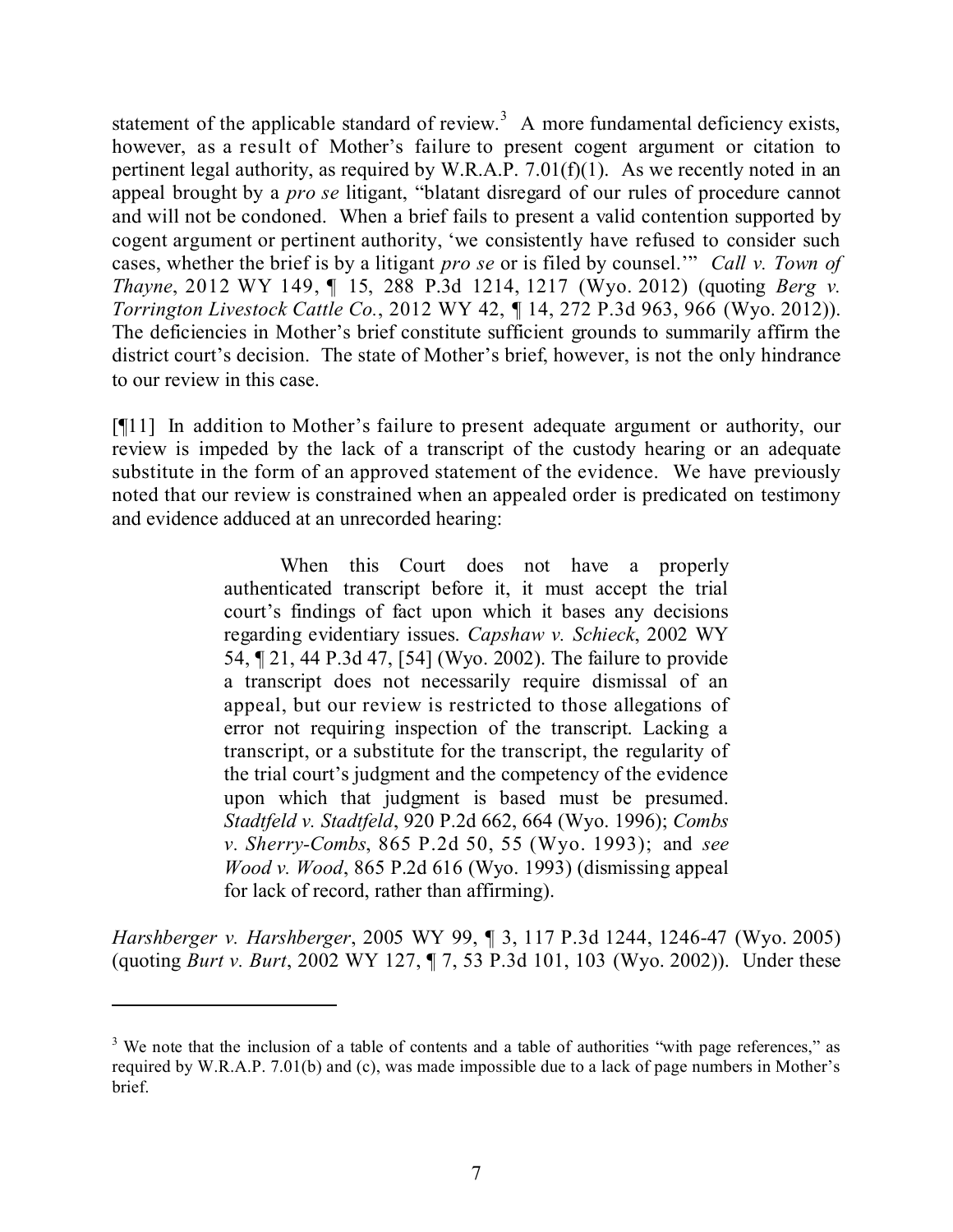circumstances, because we must accept the district court's findings of fact, our review "is effectively limited to determining whether or not an error of law appears on the record." *Harshberger*,  $\sqrt{\phantom{a}}$  6, 117 P.3d at 1249. We can discern no such error of law from our review of the record or from the arguments presented in Mother's brief. For the sake of completeness, however, and in consideration of our policy to afford *pro se* litigants "some leniency from the stringent standards applied to formal pleadings drafted by attorneys," we will proceed, briefly, to address Mother's claims. *See Young v. State*, 2002 WY 68, ¶ 9, 46 P.3d 295, 298 (Wyo. 2002).

[¶12] In Mother's first and second issues, she makes vague allegations of improper conduct and unfair treatment by the court at the hearings on her petition. The essence of Mother's argument is distilled in the following statement, which is representative of the degree of specificity provided throughout Mother's brief:

> [The trial judge] was hostile toward [Mother] and required [Father] to provide no evidence to support any allegations that he claimed. In fact, [the trial judge's] final thoughts and ruling were based entirely on very brief testimony from [Father] with no facts to support his testimony.

To the extent that Mother's first two issues present legally cognizable claims, we are unable to review them due to the lack of a transcript of the proceedings below.

[¶13] In Mother's third issue, she claims the district court erred in finding that she had violated the Arizona court order permitting visitation with her children only while in the company of her parents. She contends that the Arizona court issued a 2005 order granting her visitation on every other weekend and one night during the week. Mother, however, cites to a document that does not appear in the record. As a result, we are unable to review Mother's claim.

[¶14] In Mother's fourth issue, she contends the district court improperly communicated with Father, *ex parte*, "to notify him of an inconsistency in a document." Mother does not identify the document, explain the significance of that document, or demonstrate how she was harmed by the alleged *ex parte* communication. Further, we find no evidence of an improper contact in the record. Accordingly, we find no merit in Mother's claim.

[¶15] Finally, in Mother's fifth issue, she claims the district court failed to rule on the issues presented in her petition. Although Mother notes that she filed her petition "based on very specific UCCJEA statutes as well as the application of Wyoming statutes on child abuse and abandonment," Mother's petition contains no reference to any Wyoming statute or specific provision of the UCCJEA. In her petition, Mother requested relief in the form of "an order awarding emergency custody" and "an other order or further relief as the Court may determine to be just and proper." The district court denied Mother's